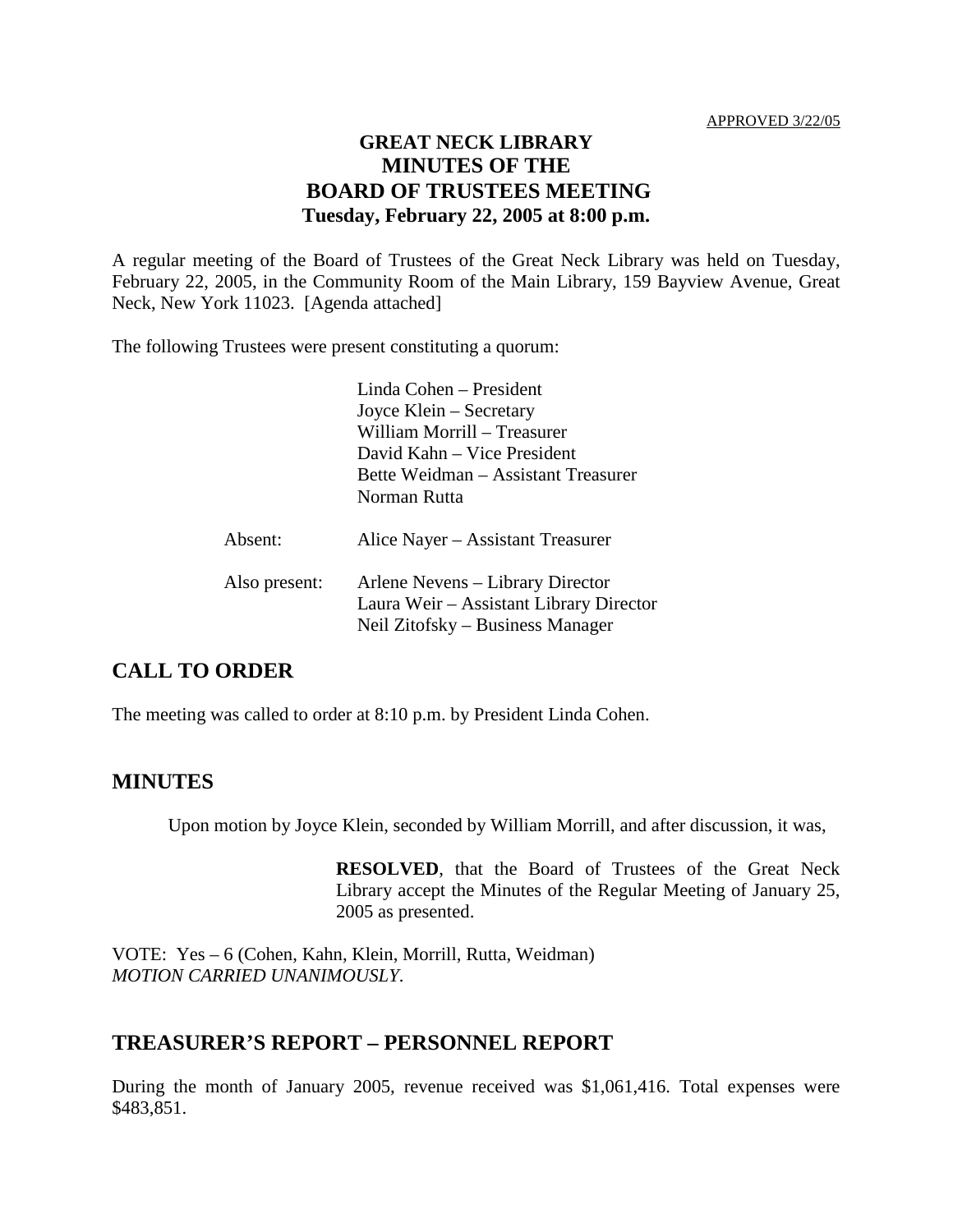At the close of business, January 31, 2005, total unadjusted operating fund holdings were \$1,406,374. Of these funds \$1,402,054 was on deposit at HSBC and The Bank of New York, and \$4,320 was on hand in Petty Cash funds at Main and the Branches. This compares to a January 31, 2004 unadjusted balance of \$1,145,059.

Additionally, the unadjusted balance of the Main Building and Special Services fund was \$1,179,680; the Automated Library fund was \$132,295; the Restricted Gift fund was \$45,906; the Branch and Special Services fund was \$132,068. These funds totaled \$1,489,949 on January 31, 2005. The January 31, 2004 unadjusted total was \$1,552,428.

Upon motion by William Morrill, seconded by Bette Weidman, and after discussion, it was,

> **RESOLVED,** that the Board of Trustees of the Great Neck Library accept the February 22, 2005, Treasurer's Report with the Personnel Changes of January 21, 2005 through February 17, 2005.

VOTE:Yes – 6 (Cohen, Kahn, Klein, Morrill, Rutta, Weidman) *MOTION CARRIED UNANIMOUSLY.*

Upon motion by William Morrill, seconded by Joyce Klein and after discussion, it was,

**RESOLVED,** that the Board of Trustees of the Great Neck Library authorize the Treasurer to pay the persons named in the Check Register dated January 21, 2005 through February 17, 2005, Paid-Checks numbered 20303 through 20308, 20371 through 20376, 1135 through 1138, and 31075 through 31101, and To-Be-Paid checks numbered 31102 through 31220, the sums set against their respective names, amounting in the aggregate to \$348,944.53.

VOTE:Yes – 6 (Cohen, Kahn, Klein, Morrill, Rutta, Weidman) *MOTION CARRIED UNANIMOUSLY.*

# **DIRECTOR'S REPORT** (attached)

The software that runs the catalog and circulation system was upgraded with minimal downtime. Thanks to Janet Fine, Head of Circulation Services, for her hard work in connection with the upgrade.

For the first time, there will be a Staff Development Day, as was negotiated in the Staff Contract this year. The date is set for November and details are being worked out.

Public Comment: Marietta DiCamillo, Brian Dobkin, Jo Ann Farley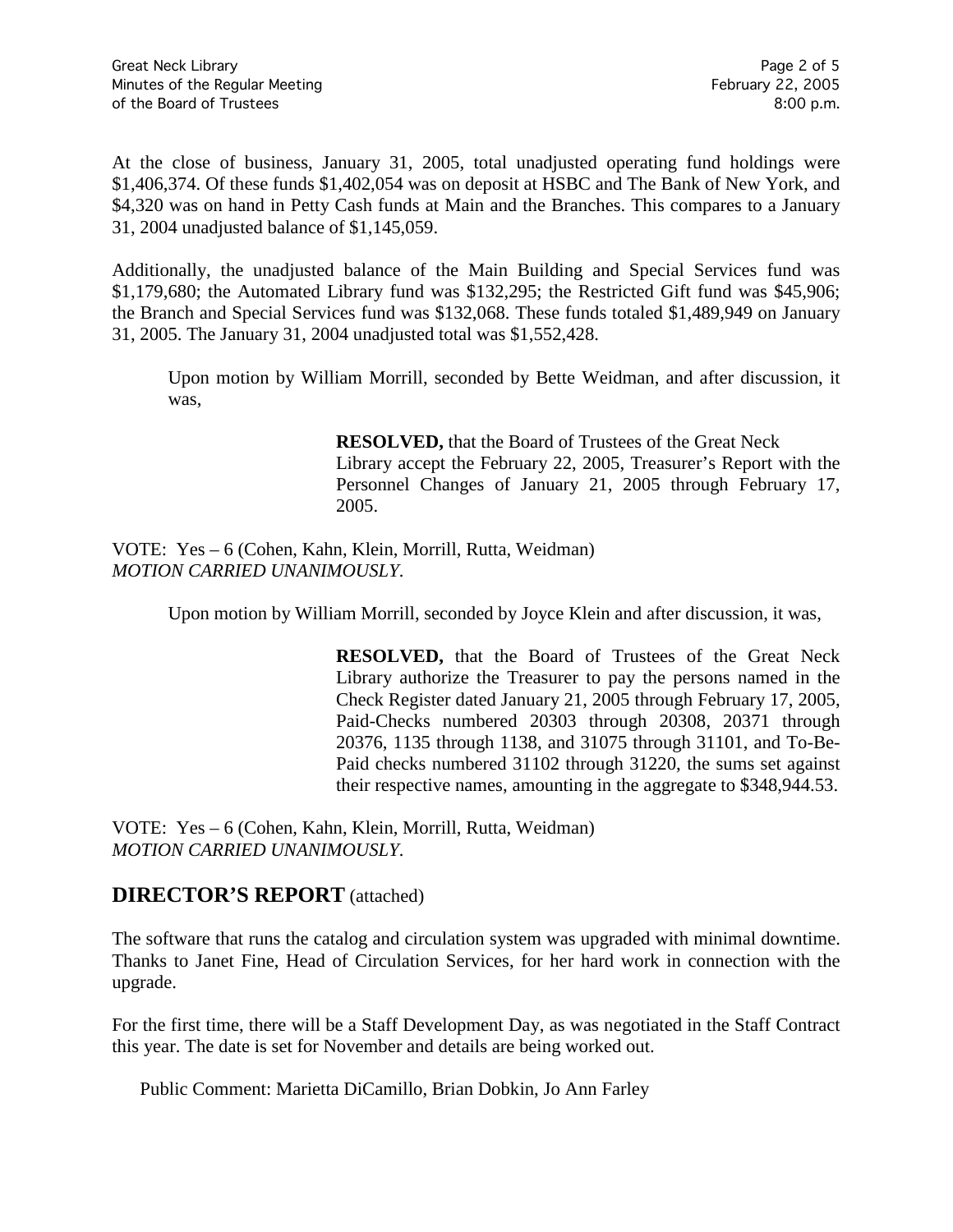# **OLD BUSINESS**

# Nassau Library System Financial Aid

The Nassau Library System Board of Trustees again held another meeting to hear and discuss comments from Trustees and Member Library Directors regarding the system's financial future. The Member Library Directors also met. If the Nassau Library System had to further trim its budget, the biggest impact on the Great Neck Library would be the loss of the delivery service. The Great Neck Library receives 5,000 items from other libraries through the Nassau Library System delivery service at no cost to us and if this were discontinued, there was no way that we could duplicate this service and at the same time provide materials for our patrons in a timely fashion. According to the Nassau Library System Director, Jackie Thresher, the libraries' financial support should be viewed not as a contribution but rather as a fee for services. A formal resolution will be placed on the agenda for our March 22, 2005 Board of Trustees meeting, enabling trustees to vote on this issue.

# **NEW BUSINESS**

# Automated Library Fund

Upon motion by Joyce Klein, seconded by William Morrill and after discussion, it was,

**RESOLVED,** that the Board of Trustees of the Great Neck Library authorize the additional expenditure of \$1,500 from the Automated Library fund to Innovative Interfaces, Inc. for the offhours installation of a new server platform, approved on November 23, 2004, as described in their quote of January 17, 2005.

VOTE:Yes – 6 (Cohen, Khan, Klein, Morrill, Rutta, Weidman) *MOTION CARRIED UNANIMOUSLY.*

### Innovative Users Group Meeting

Upon motion by David Kahn, seconded by Bette Weidman and after discussion, it was,

**RESOLVED** that the Board of Trustees of the Great Neck Library authorize the attendance of one member of the professional staff at the Innovative Users Group Conference to be held in San Francisco from May 2 – May 4, 2005, at a cost not to exceed \$1,592 to be charged to the Travel/ Conference line of the operating budget.

VOTE:Yes – 6 (Cohen, Khan, Klein, Morrill, Rutta, Weidman) *MOTION CARRIED UNANIMOUSLY.*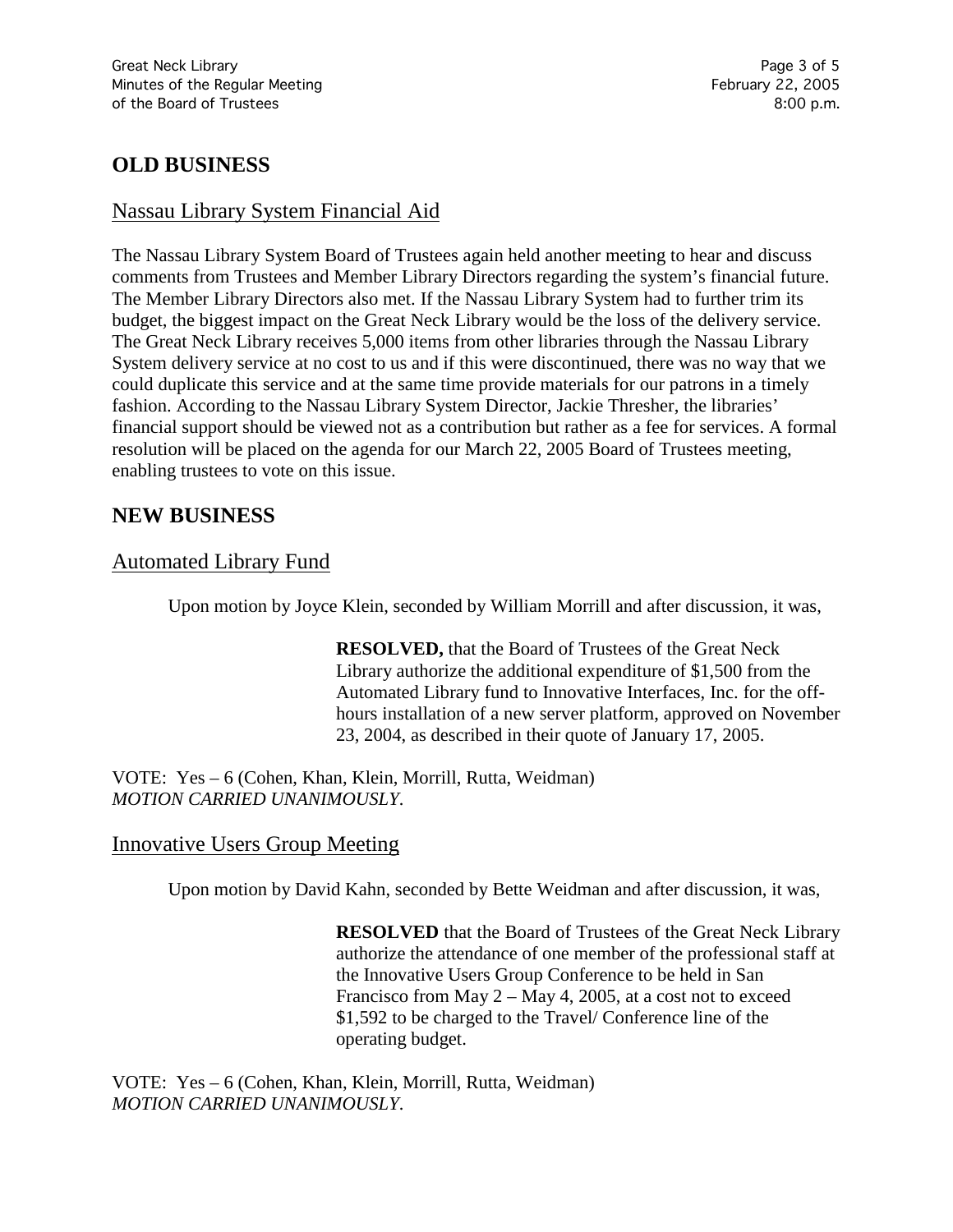# Innovative Public Library Director's Symposium

Upon motion by David Kahn, seconded by Norman Rutta and after discussion, it was,

**RESOLVED** that the Board of Trustees of the Great Neck Library authorize the attendance of the Library Director at the Innovative Public Library Director's Symposium to be held in Berkley, California, from March 14-March 16, 2005, at a cost not to exceed \$950 to be charged to the Travel/Conference line of the operating budget.

The date for the Town of North Hempstead Meeting being arranged by Supervisor Jon Kaiman to provide information for residents about the proposed Main Library Building Expansion/ Renovation project has not yet been determined. If the date should conflict with the date for the Innovative Public Library Director's Symposium, then the Director will not attend this conference, with no financial loss to the Library.

Public Comment: Marietta DiCamillo

VOTE:Yes – 6 (Cohen, Khan, Klein, Morrill, Rutta, Weidman) *MOTION CARRIED UNANIMOUSLY.*

### American Library Association Meeting

Upon motion by Joyce Klein, seconded by David Kahn and after discussion, it was,

**RESOLVED,** that the Board of Trustees of the Great Neck Library authorize the attendance of three members of the professional staff at the American Library Association conference to be held in Chicago from June 25-June 28, 2005, at a cost not to exceed \$5,280 to be charged to the Travel/Conference line of the operating budget.

VOTE:Yes – 6 (Cohen, Khan, Klein, Morrill, Rutta, Weidman) *MOTION CARRIED UNANIMOUSLY.*

Trustees, who might be interested in attending the ALA meeting, should inform Director Nevens so that a resolution can be placed on the Agenda for the March 22, 2005 Board meeting.

### Cafeteria Plan